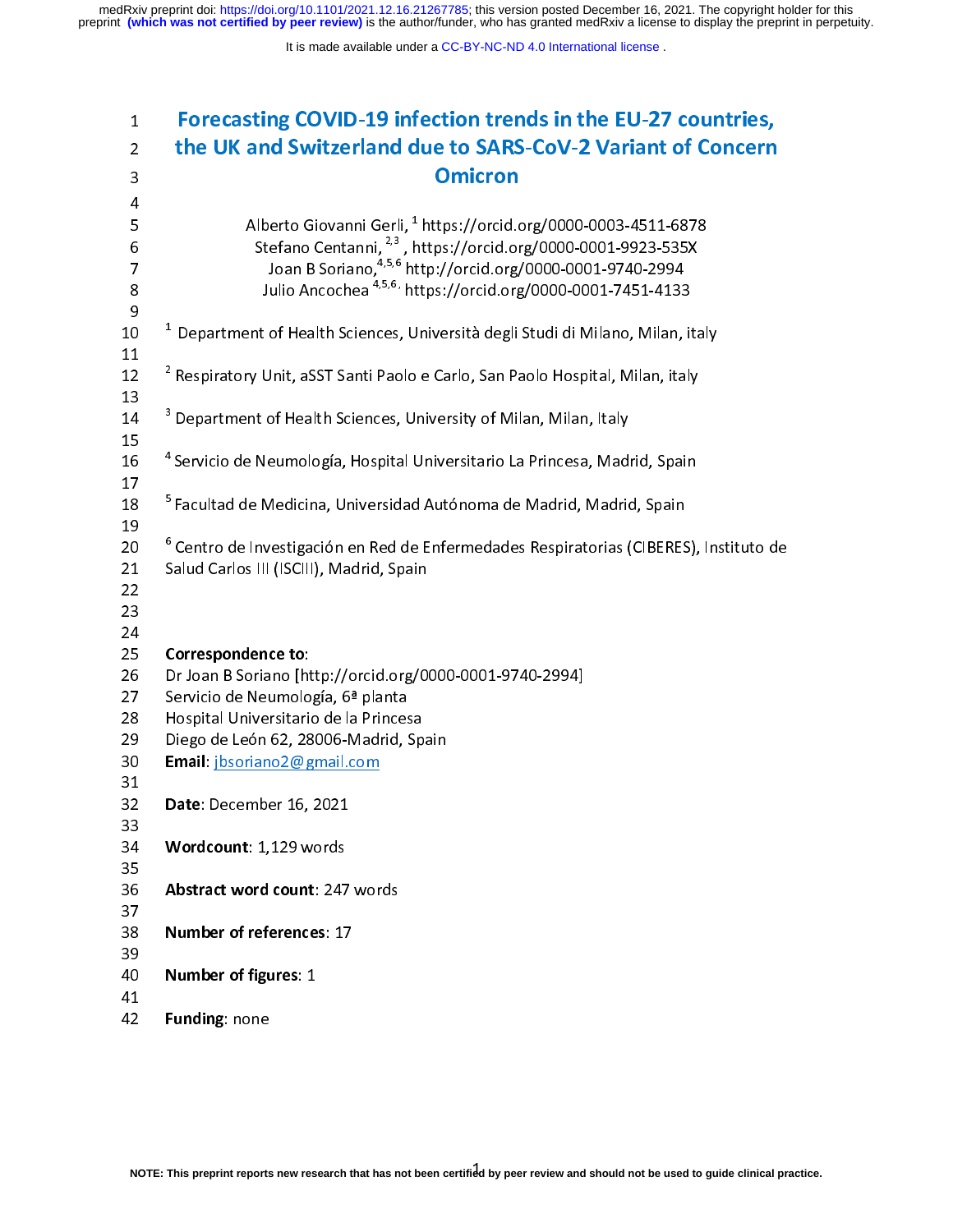preprint **(which was not certified by peer review)** is the author/funder, who has granted medRxiv a license to display the preprint in perpetuity. medRxiv preprint doi: [https://doi.org/10.1101/2021.12.16.21267785;](https://doi.org/10.1101/2021.12.16.21267785) this version posted December 16, 2021. The copyright holder for this

It is made available under a CC-BY-NC-ND 4.0 International license.

44<br>45 **Background**<br>46 SARS-CoV-2<br>47 Africa. Seve<br>48 spreads, res<br>50 **Methods**: V<br>51 Omicron ag<br>52 report trend 45<br>46<br>48<br>49<br>50<br>51<br>52<br>53 Background: On November 20, 2021, Who designated the variant B.1.1.529 as a new<br>
46 SARS-CoV-2 variant of concern (VoC), named Omicron, originally identified in South<br>
47 Africa. Several mutations in Omicron indicate that Africa. Several mutations in Omicron indicate that it may have an impact on how it<br>spreads, resistance to vaccination, or the severity of illness it causes.<br>49<br>**Methods**: We used our previous modelling algorithms to foreca spreads, resistance to vaccination, or the severity of illness it causes.<br>
49<br> **Methods**: We used our previous modelling algorithms to forecast the spread of<br>
51 Omicron aggregated in the EU-27 countries, the United Kingdo Methods: We used our previous modelling algorithms to forecast the<br>
51 Methods: We used our previous modelling algorithms to forecast the<br>
51 Omicron aggregated in the EU-27 countries, the United Kingdom and<br>
52 report tre 49 Somethions: We used our previous inducting algorithms to forecast the spread of<br>51 Omicron aggregated in the EU-27 countries, the United Kingdom and Switzerlan<br>52 report trends in daily cases with a 7-day moving average. W For the EU-27 omit in the UK and Switzerland of about 145,000 COVID-19 daily cases without<br>the EQUATOR's<br>TRIPOD guidance for multivariable prediction models. Modelling included a third-<br>degree polynomial curve in existing TRIPOD guidance for multivariable prediction models. Modelling included a third-<br>
154 degree polynomial curve in existing epidemiological trends on the spread of Omicro<br>
155 in South Africa, a five-parameter logistic (5PL) 62 Omicron spread, and 375,000 in the "best" scenario. Therefore, Omicron might in South Africa, a five-parameter logistic (5PL) asymmetrical sigmoidal curve following<br>
55 in South Africa, a five-parameter logistic (5PL) asymmetrical sigmoidal curve following<br>
56 a parametric growth in Europe, and a n EXECTE ISLEM THE MERTIFY AFRICAL SERVICE AND THE MERTIFY AND THE AFRICATE A first a peak.<br>
The aparametric growth in Europe, and a new Gaussian curve to estimate a downward<br>
The sults: Up to January 15, 2022, we estimated 57 trend after a peak.<br>
58 **Results**: Up to January 15, 2022, we estimated a background rate projection in EU-2<br>
59 **Results**: Up to January 15, 2022, we estimated a background rate projection in EU-2<br>
50 countries, the UK 58<br>
59 **Results**: Up to Janu<br>
60 countries, the UK a<br>
61 Omicron, which inc<br>
62 Omicron spread, are<br>
63 represent a relative<br>
64 Europe of 1.03-fold<br>
65 **Conclusion**: This was 59<br>60<br>61<br>62<br>63<br>65<br>65<br>67 Example 19 Results: Up to January 15, 2022, we estimated a background rate projection in EU-27<br>
countries, the UK and Switzerland of about 145,000 COVID-19 daily cases without<br>
Omicron, which increases up to 440,000 COVID-61 Comicron, which increases up to 440,000 COVID-19 daily cases in the worst scenari<br>62 Comicron spread, and 375,000 in the "best" scenario. Therefore, Omicron might<br>63 represent a relative increase from the background dai 62 Omicron spread, and 375,000 in the "best" scenario. Therefore, Omicron might<br>63 represent a relative increase from the background daily rates of COVID-19 infection in<br>64 Europe of 1.03-fold or 2.03-fold, that is up to a France of Same present a relative increase from the background daily rates of COVID-19 infectors of COVID-19 infectors of Same paralomic surge due to 200% increase.<br> **Conclusion**: This warning pandemic surge due to Omicron Europe of 1.03-fold or 2.03-fold, that is up to a 200% increase.<br>
65<br> **Conclusion**: This warning pandemic surge due to Omicron is calling for further<br>
reinforcing of COVID-19 universal hygiene interventions (indoor ventila 65<br>66 **Conclusion**: This warning pandemic surge due to Omicron is ca<br>67 reinforcing of COVID-19 universal hygiene interventions (indoo<br>68 distance, and face masks), and anticipating the need of new loc<br>69<br>70<br>71<br>**Text**: 6676890172377 For Conclusion: This warning pandemic surge due to Omicron's calling for further<br>
for Treinforcing of COVID-19 universal hygiene interventions (indoor ventilation, so<br>
distance, and face masks), and anticipating the need o 68 distance, and face masks), and anticipating the need of new lockdowns in Europe.<br>69<br>70<br>71 **Text:**<br>73 Back in March to May 2020, Italy and Spain were the hardest hit European countril<br>75 during the first wave of COVID-1 For the standard masks), and anticipating the need of need of need of need of need of need of need of need of need of need of need of need of need of need of new lock downs in The new lock of need of new lock of need of ne 70<br>71<br>72<br>73<br>74<br>75<br>75<br>7<br>7<br>7<br>7<br>7<br>7<br>7<br>1 . 71 72 73 74 75 76 77 78 79<br>77 77 77 77 77 79 72<br>73<br>75<br>75<br>77<br>79<br>80<br>80 73<br>74 Back ir<br>75 during<br>75 foreca<br>77 on vira<br>78 CoV-2<br>80 mutatu<br>81 hostile 74 75 76 77 78 79 80 81 82 25 during the first wave of COVID-19.<sup>1</sup> There have been several successful attempts to<br>
2020 forecast trends of incidence and mortality of COVID-19, most based upon knowledge<br>
2020 on viral dynamics from previous pandemi during the first wave of COVID-19.<sup>2</sup> There have been several successful attempts to<br>
forecast trends of incidence and mortality of COVID-19, most based upon knowledg<br>
on viral dynamics from previous pandemics, recent COV on viral dynamics from previous pandemics, recent COVID-19 geographical informatic<br>
78 of diverse granularity, and newly discovered viral characteristics.<sup>2,3</sup> However, SARS-<br>
79 CoV-2 inherent poor quality RNAm copy-editi 78 of diverse granularity, and newly discovered viral characteristics.<sup>2,3</sup> However, SARS-<br>
CoV-2 inherent poor quality RNAm copy-editing gene replication makes it prone to<br>
mutate and spontaneously create new variants of of diverse granularity, and newly discovered viral characteristics.<sup>25</sup> However, SARS-<br>CoV-2 inherent poor quality RNAm copy-editing gene replication makes it prone to<br>80 mutate and spontaneously create new variants of co mutate and spontaneously create new variants of concern (VoC),<sup>4</sup> that adapt to any<br>
81 hostile environment, produce new outbreaks, and modify existing epidemiological<br>
82 projections.<sup>5</sup><br>
83 On November 26, 2021, WHO desi mutate and spontaneously create new variants of concern (VoC),<sup>+</sup> that adapt to any<br>
hostile environment, produce new outbreaks, and modify existing epidemiological<br>
projections.<sup>5</sup><br>
On November 26, 2021, WHO designated th

82 projections.<sup>5</sup><br>83<br>84 On November 26, 2021, WHO designated the variant B.1.1.529 as a new VoC, name<br>85 Omicron, originally identified in South Africa, on the advice of WHO's Technical<br>86 Advisory Group on Virus Evolutio 82 projections."<br>83<br>84 On Novembe<br>85 Omicron, ori<br>86 Advisory Gro<br>87 Omicron has<br>88 to vaccinatio - 84<br>84<br>85<br>86<br>87 Omicron, originally identified in South Africa, on the advice of WHO's Technical<br>
86 Advisory Group on Virus Evolution.<sup>6</sup> This decision was based on the evidence that<br>
87 Omicron has several mutations that may have an imp 86 Advisory Group on Virus Evolution.<sup>6</sup> This decision was based on the evidence th<br>
87 Omicron has several mutations that may have an impact on how it spreads, resi<br>
88 to vaccination, or the severity of illness it cause 86 Advisory Group on Virus Evolution.° This decision was based on the evidence that<br>87 Omicron has several mutations that may have an impact on how it spreads, resista<br>88 to vaccination, or the severity of illness it cause

88 to vaccination, or the severity of illness it causes.<sup>7</sup> In particular, in South Africa up to  $\frac{1}{2}$ to vaccination, or the severity of illness it causes.' In particular, in South Africa up to  $\frac{2}{\sqrt{2}}$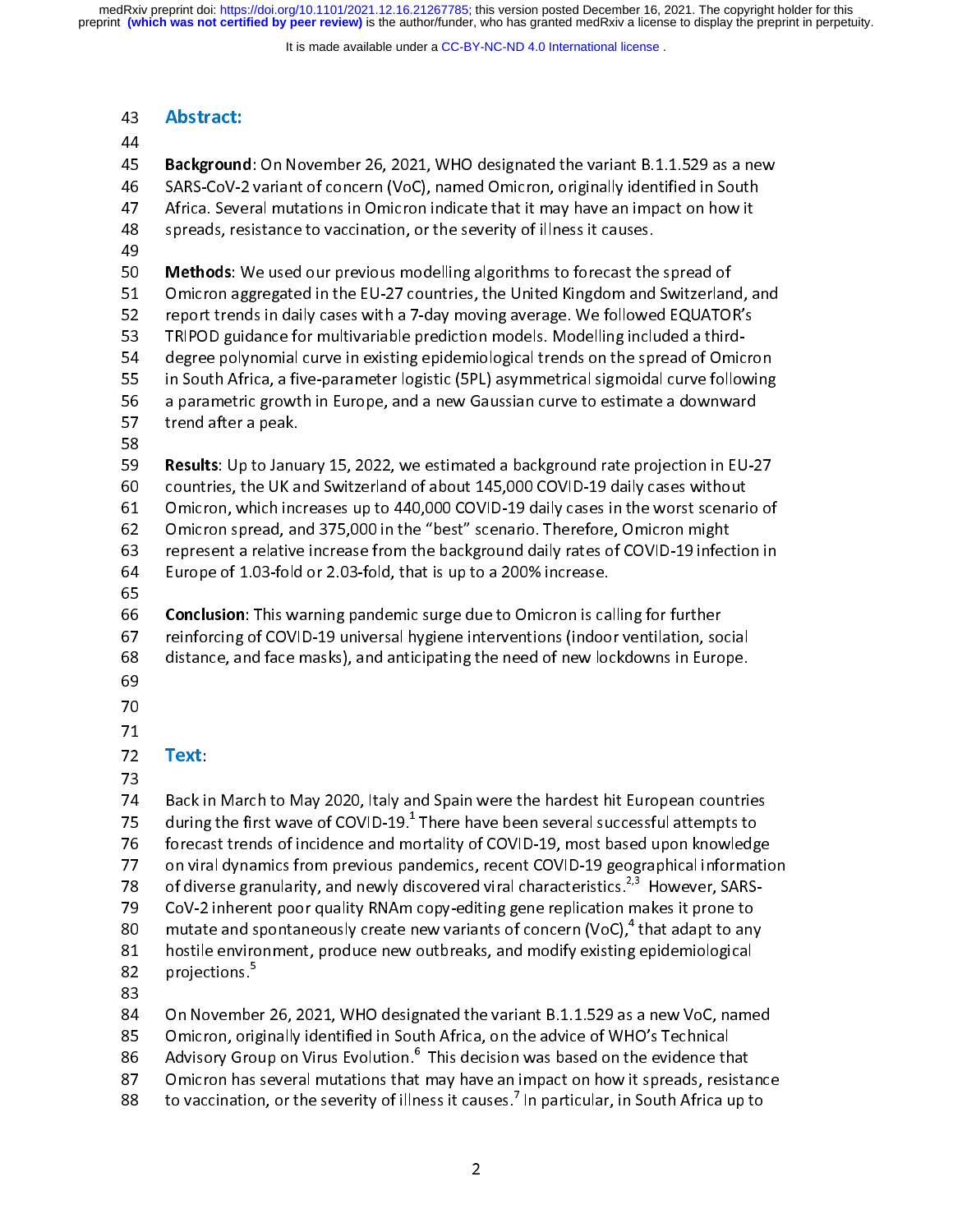preprint **(which was not certified by peer review)** is the author/funder, who has granted medRxiv a license to display the preprint in perpetuity. medRxiv preprint doi: [https://doi.org/10.1101/2021.12.16.21267785;](https://doi.org/10.1101/2021.12.16.21267785) this version posted December 16, 2021. The copyright holder for this

It is made available under a CC-BY-NC-ND 4.0 International license.

- 
- 
- threshold of ten cases per 100 000 population.<sup>8,9</sup><br>
91 We used our previous modelling algorithms,  $^{10,11,12}$  to forecast the spread of Omicron<br>
93 aggregated in the EU-27 countries, the United Kingdom and Switzerland, threshold of ten cases per 100 000 population.<sup>8,9</sup><br>
91<br>
92 We used our previous modelling algorithms,  $^{10,11,1}$ <br>
33 aggregated in the EU-27 countries, the United Kir<br>
194 trends in daily cases with a 7-day moving avera - 92<br>93<br>94<br>95<br>96<br>97<br>98<br>99 We used our previous modelling algorithms,  $\frac{1}{2}$ ,  $\frac{1}{2}$ ,  $\frac{1}{2}$  to forecast the spread of Omicron aggregated in the EU-27 countries, the United Kingdom and Switzerland, and report trends in daily cases with a 7 94 trends in daily cases with a 7-day moving average. We followed EQUATOR's TRIPOD<br>95 guidance for multivariable prediction models.<sup>13</sup> By applying firstly a third-degree<br>96 polynomial curve in existing epidemiological tr 95 guidance for multivariable prediction models.<sup>13</sup> By applying firstly a third-degree<br>96 polynomial curve in existing epidemiological trends on the spread of Omicron in Sou<br>97 Africa, starting from the first 17 days of guidance for multivariable prediction models.<sup>25</sup> By applying firstly a third-degree<br>
polynomial curve in existing epidemiological trends on the spread of Omicron in 1<br>
97 Africa, starting from the first 17 days of the Om 97 Africa, starting from the first 17 days of the Omicron outbreak (from November 11,<br>
98 2021), and secondly a five-parameter logistic (5PL) asymmetrical sigmoidal curve<br>
99 following a parametric growth,<sup>10-12</sup> we were 2021), and secondly a five-parameter logistic (5PL) asymmetrical sigmoidal curve<br>
99 Clowing a parametric growth,  $10^{-12}$  we were able to model new infections of COVID-<br>
10 in South Africa up to December 31, 2021. Overal 99 following a parametric growth,  $^{10-12}$  we were able to model new infections of COV<br>
100 in South Africa up to December 31, 2021. Overall, the best-case scenario is 80,000<br>
102 COVID-19 daily cases, while the worst ca following a parametric growth,<sup>20-22</sup> we were able to model new infections of COVID-19<br>
in South Africa up to December 31, 2021. Overall, the best-case scenario is 80,000<br>
COVID-19 daily cases, while the worst case scenar 101 COVID-19 daily cases, while the worst case scenario is 120,000 (Figure 1A).<br>
102<br>
103 Then we modelled these trends to EU-27, the UK and Switzerland new COVID-19 ca<br>
104 using a new Gaussian curve to estimate a downwar 101 COVID-19 daily cases, while the worst case scenario is 120,000 (Figure 1A).<br>
102 Then we modelled these trends to EU-27, the UK and Switzerland new COV<br>
104 using a new Gaussian curve to estimate a downward trend after 103<br>104<br>105<br>106<br>107<br>102<br>109<br>110<br>111 104 using a new Gaussian curve to estimate a downward trend after a peak,<sup>14</sup> and we<br>
105 obtained the expected curve of new COVID-19 infections in Europe, which does not<br>
106 include the potential effect of Omicron VOC. F using a new Gaussian curve to estimate a downward trend after a peak,<sup>24</sup> and we<br>
obtained the expected curve of new COVID-19 infections in Europe, which does no<br>
include the potential effect of Omicron VOC. Finally, we e include the potential effect of Omicron VOC. Finally, we estimated the number of<br>107 susceptible individuals based on actual vaccination in South Africa and applied them<br>108 Europe, and we added those cases to our actual p 107 susceptible individuals based on actual vaccination in South Africa and applied the<br>
108 Europe, and we added those cases to our actual predictive model. Given ongoing<br>
109 trends, we envisage a projection in EU-27 cou Europe, and we added those cases to our actual predictive model. Given ongoing<br>
109 trends, we envisage a projection in EU-27 countries, the UK and Switzerland of about<br>
110 145,000 COVID-19 daily cases by January 15, 2022 109 trends, we envisage a projection in EU-27 countries, the UK and Switzerland of ab<br>110 145,000 COVID-19 daily cases by January 15, 2022 without Omicron, which increa<br>111 up to 440,000 COVID-19 daily cases by January 15, 110 145,000 COVID-19 daily cases by January 15, 2022 without Omicron, which increases<br>111 15,000 COVID-19 daily cases by January 15, 2022 in the worst scenario of<br>112 0micron spread, and 375,000 in the "best" scenario (**Fi** 110 145,000 COVID-19 daily cases by January 15, 2022 without Omicron, which increases<br>
111 up to 440,000 COVID-19 daily cases by January 15, 2022 in the worst scenario of<br>
112 Omicron spread, and 375,000 in the "best" sce 112 Omicron spread, and 375,000 in the "best" scenario (**Figure 1B**). Therefore, Omic<br>
113 might represent a relative increase from the background daily rates of COVID-19<br>
114 infection in Europe of 1.03-fold or 2.03-fold 112 Omicion spread, and 375,000 in the "best" scenario (Figure 1B). Therefore, Omicion<br>113 might represent a relative increase from the background daily rates of COVID-19<br>114 infection in Europe of 1.03-fold or 2.03-fold, 114 infection in Europe of 1.03-fold or 2.03-fold, that is up to a 200% increase.<br>
115<br>
115 In probability theory, the conditional expectation of any warning system for an<br>
117 eventual surge of an infectious outbreak, as 115<br>
115 In probability theory, the conditional expectation of any warning system fo<br>
117 eventual surge of an infectious outbreak, as could happen with the Omicro<br>
118 substituting other SAR-CoV-2 VoC, modifies (reduces) 116<br>117<br>118<br>119<br>120<br>121<br>122<br>123<br>124 117 eventual surge of an infectious outbreak, as could happen with the Omicron<br>
118 substituting other SAR-CoV-2 VoC, modifies (reduces) the eventual magnitude of<br>
119 event itself.<sup>15</sup> Given preliminary evidence from Sou 118 substituting other SAR-CoV-2 VoC, modifies (reduces) the eventual magnitud<br>
119 event itself.<sup>15</sup> Given preliminary evidence from South Africa, our forecast ant<br>
120 large increase in COVID-19 in Europe despite the hi 119 event itself.<sup>15</sup> Given preliminary evidence from South Africa, our forecast anticipates<br>
120 large increase in COVID-19 in Europe despite the high levels of vaccination in most of<br>
121 the region. Therefore, this war event itself.<sup>25</sup> Given preliminary evidence from South Africa, our forecast anticipates a<br>120 large increase in COVID-19 in Europe despite the high levels of vaccination in most of<br>121 the region. Therefore, this warning 121 the region. Therefore, this warning is calling for further reinforcing of universal hygier<br>
122 interventions (indoor ventilation, social distance, and face masks), and anticipating th<br>
123 need of new lockdowns,<sup>11</sup> t 122 interventions (indoor ventilation, social distance, and face masks), and anticipating the<br>
123 need of new lockdowns,<sup>11</sup> the latter being extremely detrimental to many economies.<br>
124 nDenmark, considered a European 123 need of new lockdowns,<sup>11</sup> the latter being extremely detrimental to many economies.<br>
124<br>
125 In Denmark, considered a European leader in sequencing SARS-CoV-2 VoC, where<br>
126 testing of all positive PCR tests is comm need of new lockdowns,<sup>22</sup> the latter being extremely detrimental to many economies.<br>
124 In Denmark, considered a European leader in sequencing SARS-CoV-2 VoC, where<br>
125 In Denmark, considered a European leader in seque 125<br>126<br>127<br>128<br>129<br>131<br>132<br>133 126 testing of all positive PCR tests is commonplace, cases of Omicron have been repo<br>
127 to double every second day.<sup>16</sup> There, almost 75% of those infected by Omicron have<br>
128 received full (two doses of) COVID-19 vac
- 

127 to double every second day.<sup>16</sup> There, almost 75% of those infected by Omicron had<br>
128 received full (two doses of) COVID-19 vaccination already. On the positive side, it<br>
129 appears most Omicron-related COVID-19 ca to double every second day.<sup>25</sup> There, almost 75% of those infected by Omicron had<br>
128 received full (two doses of) COVID-19 vaccination already. On the positive side, it<br>
129 appears most Omicron-related COVID-19 cases 129 appears most Omicron-related COVID-19 cases are mild or even pauci-symptomat<br>
130<br>
131 All viruses change in time and space by natural or artificial Darwin's selection, and<br>
132 survival of the fittest, <sup>17</sup> due eithe 130<br>
131 All viruses change in time and space by natural or artificial Darwin's selection, and<br>
132 survival of the fittest,<sup>17</sup> due either to high levels of herd immunity or low vaccination<br>
133 coverage, respectively. T 131<br>132<br>133<br>134<br>135

132 survival of the fittest,<sup>17</sup> due either to high levels of herd immunity or low vaccinational<br>
133 coverage, respectively. The toll associated with VoC Omicron underlines WHO's<br>
134 COVID-19 message that "No one will b survival of the fittest,<sup>17</sup> due either to high levels of herd immunity or low vaccination<br>133 coverage, respectively. The toll associated with VoC Omicron underlines WHO's<br>134 COVID-19 message that "No one will be safe, u 134 COVID-19 message that "No one will be safe, until the entire World is safe (ergo<br>135 vaccinated)".<br>3 135 covid-19 message that "No one will be safe, until the entire World is safe. Until the entire World is safe (ergon).

135 vaccinated)".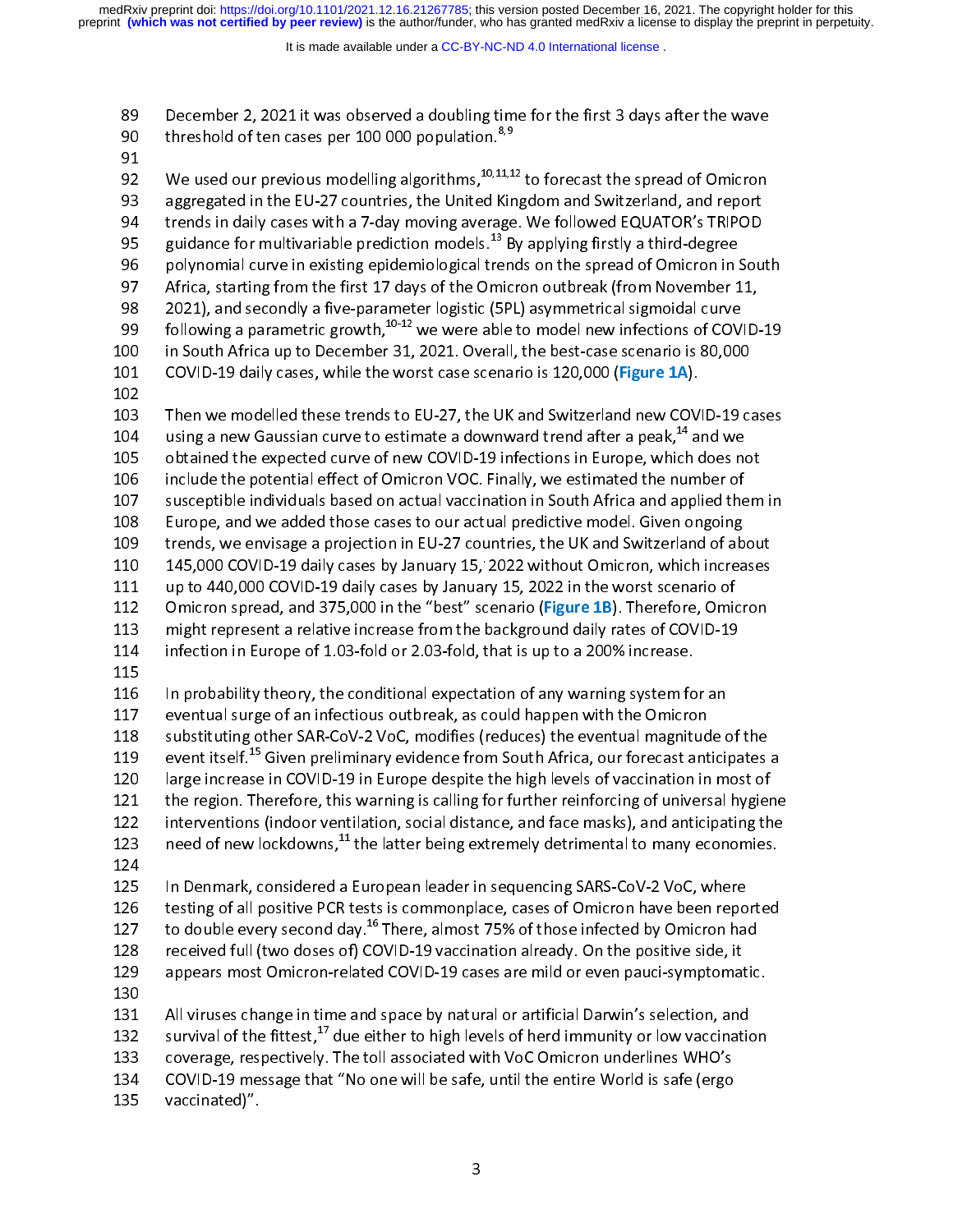medRxiv preprint doi: [https://doi.org/10.1101/2021.12.16.21267785;](https://doi.org/10.1101/2021.12.16.21267785) this version posted December 16, 2021. The copyright holder for this<br>preprint (which was not certified by peer review) is the author/funder, who has grante

It is made available under a [CC-BY-NC-ND 4.0 International license](http://creativecommons.org/licenses/by-nc-nd/4.0/) .

- 
- 
- 

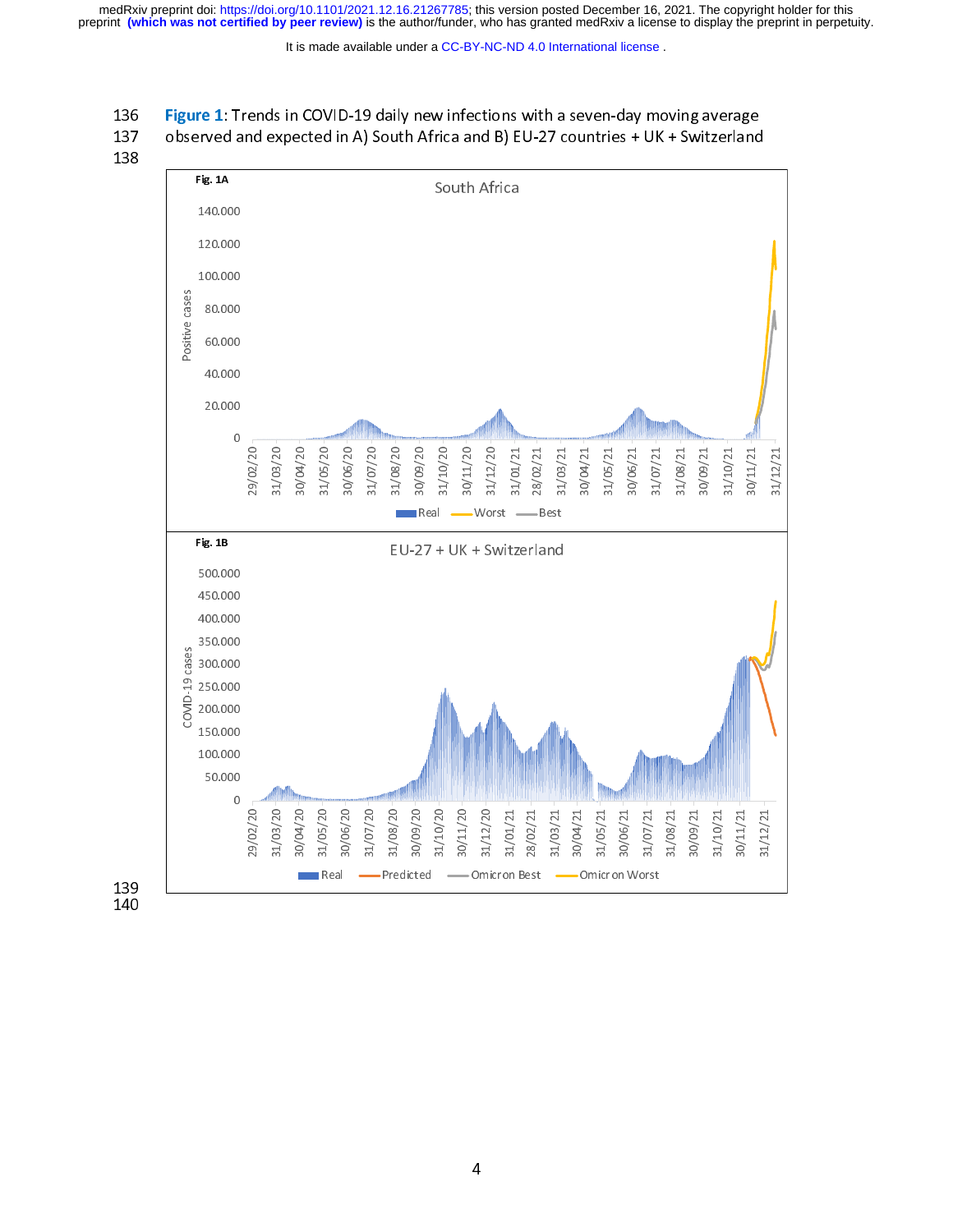preprint **(which was not certified by peer review)** is the author/funder, who has granted medRxiv a license to display the preprint in perpetuity. medRxiv preprint doi: [https://doi.org/10.1101/2021.12.16.21267785;](https://doi.org/10.1101/2021.12.16.21267785) this version posted December 16, 2021. The copyright holder for this

It is made available under a [CC-BY-NC-ND 4.0 International license](http://creativecommons.org/licenses/by-nc-nd/4.0/) .

141 References<br>
1 World Health<br>
last accessed:<br>
2 Giordano G,<br>
2 Ciordano G,<br>
2 Ciordano G,<br>
10 2010-19 epic<br>
17 PMID: 326 Ast accessed: 9 December 2021.<br>Giordano G, Blanchini F, Bruno R, Colaneri P, Di Filippo A, Di Matteo A, Colaneri M. Modelling the<br>COVID-19 epidemic and implementation of population-wide interventions in Italy. Nat Med. 202  $^2$  Giordano G, Blanchini F, Bruno I<br>COVID-19 epidemic and impleme<br>Jun;26(6):855-860. doi: 10.1038/;<br><sup>3</sup> Nadella P, Swaminathan A, Subr 

|| 2 C J 3 F 1 COVID-19 epidemic and implementation of population-wide interventions in Italy. Nat Med. 2020<br>un;26(6):855-860. doi: 10.1038/s41591-020-0883-7. Epub 2020 Apr 22. PMID: 32322102<br>Nadella P, Swaminathan A, Subramanian SV. For Jun;26(6):855-860. doi: 10.1038/s41591-020-0883-7. Epub 2020 Apr 22. PMID: 32322102<br><sup>3</sup> Nadella P, Swaminathan A, Subramanian SV. Forecasting efforts from prior epidemics and COVID<br>predictions. Eur J Epidemiol. 2020 Aug;35 Jun;2009)<br>3 Nadella P, Swaminathan A, Subramanian SV. Forecasting efforts from prior epidemics an<br>predictions. Eur J Epidemiol. 2020 Aug;35(8):727-729. doi: 10.1007/s10654-020-00661-0.<br>17. PMID: 32676971<br><sup>4</sup> Nextstrain. Ge 3<br>|<br>|<br>|<br>|<br>|<br>| predictions. Eur J Epidemiol. 2020 Aug;35(8):727-729. doi: 10.1007/s10654-020-00661-0. Epub 2020 Jul<br>17. PMID: 32676971<br><sup>4</sup> Nextstrain. Genomic epidemiology of novel coronavirus – global subsampling.<br>https://nextstrain.org

predictions. Eur January 1999 August 2020 August 2020 August 2020 August 2020. 2020<br>17. PMID: 32676971<br>https://nextstrain.org/ncov/gisaid/global\_Date last accessed: 13 December 2021.<br><sup>5</sup> García-Basteiro AL, Chaccour C, Gui

17. PMID: 326767<br><sup>4</sup> Nextstrain. Genomi<br>https://nextstrain.org<br><sup>5</sup> García-Basteiro AL,<br>COVID-19 epidemic il ים<br>1<br>ק nttps://nextstrain.org/ncov/gisaid/global Date last accessed: 13 December 202<br>García-Basteiro AL, Chaccour C, Guinovart C, Llupià A, Brew J, Trilla A, Plasencia<br>COVID-19 epidemic in the context of widespread local transmis Farm March Correct Community Care in Section 3.<br>Form of García-Basteiro AL, Chaccour C, Guinovart C, Llupià A, Brew J, Trilla A, Plasencia A<br>COVID-19 epidemic in the context of widespread local transmission. Lancet Respir<br> 5 くりらこ COVID-19 epidemic in the context of widespread local transmission. Lancet Respir Med. 2020<br>May;8(5):440-442. doi: 10.1016/S2213-2600(20)30162-4. Epub 2020 Apr 2. PMID: 32247325<br>Update on Omicron. WHO. https://www.who.int/n

May;8(5):440-442. doi: 10.1016/S2213-2600(20)30162-4. Epub 2020 Apr 2. PMID: 32247325<br><sup>6</sup> Update on Omicron. WHO. <u>https://www.who.int/news/item/28-11-2021-update-on-omicron</u><br>accessed: 13 December 2021.<br><sup>7</sup> Callaway E, Led  $^6$  Update on Omicron. WHO. <u>https://www.who.int/news/item/28-11-2021-update-on-omicro</u><br>accessed: 13 December 2021.<br><sup>7</sup> Callaway E, Ledford H. How bad is Omicron? What scientists know so far. Nature. 2021<br>Dec;600(7888):1 6<br>7<br>0<br>0

Consider the OMIC December 2021.<br>Callaway E, Ledford H. How bad is Omicron? What scientists know so far. Nature. 2021<br>Dec;600(7888):197-199. doi: 10.1038/d41586-021-03614-z. PMID: 34857948<br>Karim SSA, Karim QA. Omicron SARS  $^7$  Callaway E, Ledford H. How bad is Omicron? What scientists know so far. Nature. 2021

accessed: 13 December 2021.<br>
<sup>7</sup> Callaway E, Ledford H. How bad is Omicron? What scientists know so far. Na<br>
Dec;600(7888):197-199. doi: 10.1038/d41586-021-03614-z. PMID: 34857948<br>
<sup>8</sup> Karim SSA, Karim QA. Omicron SARS-CoV  $7 \t{1} \t{2} \t{3}$ Dec;600(7888):197-199. doi: 10.1038/d41586-021-03614-z. PMID: 34857948<br>Karim SSA, Karim QA. Omicron SARS-CoV-2 variant: a new chapter in the COVID-19 pan<br>021 Dec 3:S0140-6736(21)02758-6. doi: 10.1016/S0140-6736(21)02758-6. 8 Karim SSA, Karim QA. Omicron SARS-CoV-2 variant: a new chapter in the CO<br>2021 Dec 3:S0140-6736(21)02758-6. doi: 10.1016/S0140-6736(21)02758-6. O<br>34871545<br><sup>9</sup> Department of Health, Government of South Africa. COVID-19. De 8<br>1<br>1<br>9<br><u>1</u> 2021 Dec 3:S0140-6736(21)02758-6. doi: 10.1016/S0140-6736(21)02758-6. Online ahead of print. PMID:<br>34871545<br><sup>9</sup> Department of Health, Government of South Africa. COVID-19. Dec 2, 2021.<br>https://sacoronavirus.co.za/ (accesse

34871545<br><sup>9</sup> Department of Health, Government of South Africa. COVID-19. Dec 2, 2021.<br>https://sacoronavirus.co.za/(accessed Dec 2, 2021).<br><sup>10</sup> Sotgiu G, Gerli AG, Centanni S, Miozzo M, Canonica GW, Soriano JB, Virchow JC.

9<br><sup>9</sup> Departme<br><u>https://sac</u><br><sup>10</sup> Sotgiu G<br>of SARS-Co 9<br>1<br>1 nttps://sacoronavirus.co.za/ (accessed Dec 2, 2021).<br><sup>0</sup> Sotgiu G, Gerli AG, Centanni S, Miozzo M, Canonica GW, Soriano JB, Virchov<br>of SARS-CoV-2-related deaths in Italy, Germany, Spain, and New York State. A<br>815. doi: 10. https://sacoronavirus.co.za/ (accessed Dec 2, 2021).<br>10 Sotgiu G, Gerli AG, Centanni S, Miozzo M, Canonica<br>1815. doi: 10.1111/all.14327. Epub 2020 May 11. PM<br><sup>11</sup> Gerli AG, Centanni S, Miozzo MR, Virchow JC, Sotgi  $\begin{array}{c} 1 \\ 1 \\ 1 \end{array}$ 

Sotgiu G, Gerli AG, Centanni S, Miozzo M, Canonica GW, Soriano JB, Virchow JC. Advanced forecasting<br>of SARS-CoV-2-related deaths in Italy, Germany, Spain, and New York State. Allergy. 2020 Jul;75(7):1813-<br>1815. doi: 10.111 1815. doi: 10.1111/all.14327. Epub 2020 May 11. PMID: 32306406<br><sup>11</sup> Gerli AG, Centanni S, Miozzo MR, Virchow JC, Sotgiu G, Canonica GW, Soriano JB. COVID-19 mortality<br>rates in the European Union, Switzerland, and the UK: e <sup>11</sup> Gerli AG, Centanni S, Miozzo MR, Virchow JC, Sotgiu G, Canonica<br>rates in the European Union, Switzerland, and the UK: effect of tim<br>population density. Minerva Med. 2020 Aug;111(4):308-314. doi: 1<br>Epub 2020 Jun 2. PMI 1<br>|<br>|<br>|<br>| Gerli AG, Centanni S, Miozzo MR, Virchow JC, Sotgiu G, Canonica GW, Soriano JB. COVID-19 mortality<br>rates in the European Union, Switzerland, and the UK: effect of timeliness, lockdown rigidity, and<br>population density. Mine rates in the European Union of the European Union of the European Union density. Minerva Med. 2020 Aug;111(4):308-314. doi: 10.23736/S0026-4806.20.06702<br>Epub 2020 Jun 2. PMID: 32491297<br><sup>12</sup> Gerli AG, Centanni S, Miozzo M,

population density. Mineral States Chub 2020 Jun 2. Pepub 2020 Jun 2. Pepub 2020 Jun 2. PMID: 32491297<br><sup>12</sup> Gerli AG, Centanni S, Miozzo M, Sotgiu G. Predictive models for COVID-19-related deaths and<br>Infections. Int J Tube

<sup>12</sup> Gerli AG, Centanni S, Miozzo M, S<br>infections. Int J Tuberc Lung Dis. 20<br><sup>13</sup> Transparent reporting of a multi<br>(TRIPOD): The TRIPOD statement <u>h</u>  $\begin{array}{c} 1 \\ 1 \end{array}$ Gerli AG, Centanni S, Miozzo M, Sotgiu G. Predictive models for COVID-19-related deaths and<br>infections. Int J Tuberc Lung Dis. 2020 Jun 1;24(6):647-650. doi: 10.5588/ijtld.20.0196. PMID: 32<br><sup>13</sup> Transparent reporting of a infections. Interactions. Interactions. Interactions. Interactions. Interactions. Interactions. Interactions.<br>
Interactions. Interactions. Interactions. Interactions. Interactions. The TRIPOD: The TRIPOD statement https://  $\frac{1}{\sqrt{2}}$   $\frac{1}{\sqrt{2}}$ 

<sup>--</sup> I ransparent reporting of a multivariable prediction model for individual prognosis or diagnosis<br>(TRIPOD): The TRIPOD statement <u>https://www.equator-network.org/reporting-guidelines/tripod-<br>statement/ (accessed Dec 14</u> <sup>14</sup> Dhamodharavadhani S, Rathipriya<br>neural networks and gaussian proces<br>10.4314/ahs.v21i1.26. PMID: 343942<br><sup>15</sup> Billingsley, Patrick (1995). "Section 1<br>|<br>|<br>|<br>| <sup>--</sup> Dhamodharavadhani S, Rathipriya R. COVID-19 mortality rate prediction for India using statistical<br>neural networks and gaussian process regression model. Afr Health Sci. 2021 Mar;21(1):194-206. dc<br>10.4314/ahs.v21i1.26.

(TRIPOD): The TRIPOD statement https://www.equator-network.org/reporting-guidelines/tripodnetworks and gaussian models and gaussian process regression models.<br>
10.4314/ahs.v21i1.26. PMID: 34394298<br>
<sup>15</sup> Billingsley, Patrick (1995). "Section 34. Conditional Expectation". Probability and Measure (3rd ed.).<br>
John <sup>15</sup> Billingsley, Patrick (1995). "Section 34.<br>John Wiley & Sons. p. 445. ISBN 0-471-0<br>.  $\begin{array}{c} 1 \\ 1 \end{array}$ Billingsley, Patrick (1995). "Section 34. Conditional Expectation". Probability and Measure (3rd ed.).<br>John Wiley & Sons. p. 445. ISBN 0-471-00710-2.<br>5 John Wiley & Sons. p. 445. ISBN 0-471-00710-2.